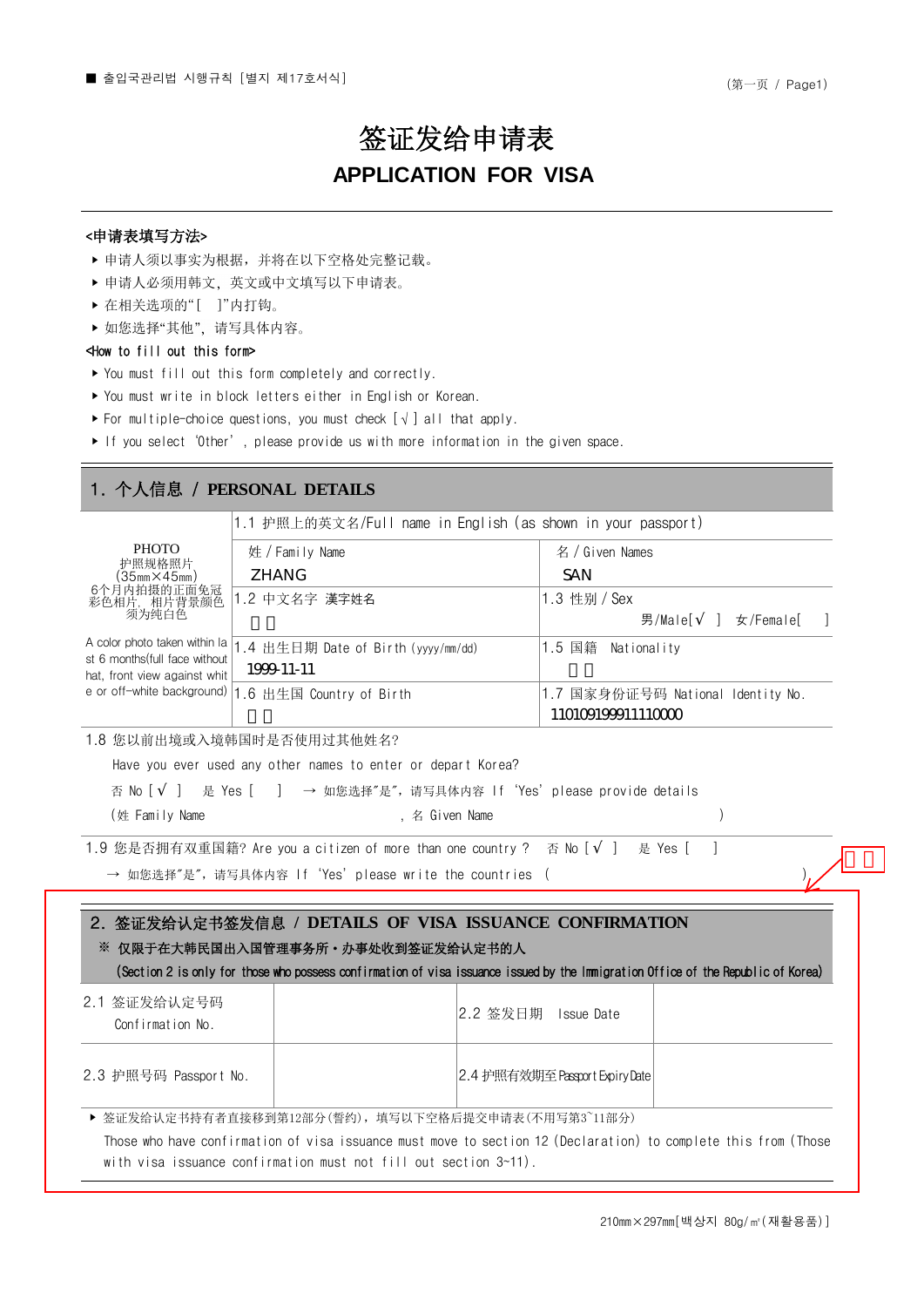| 3. 护照信息 / PASSPORT INFORMATION                                                                                                                         |                                         |                               |                          |  |  |
|--------------------------------------------------------------------------------------------------------------------------------------------------------|-----------------------------------------|-------------------------------|--------------------------|--|--|
| 3.1 护照类型 Passport Type                                                                                                                                 |                                         |                               |                          |  |  |
| 外交护照 Diplomatic [ ] 公务护照 Official [ ] 普通护照 Regular[ ]    其他 Other [ ]                                                                                  |                                         |                               |                          |  |  |
| → 如您选择'其他', 请写具体内容 If 'Other' please provide details<br>(PASSPORT FOR PUBLIC AFFAIRS                                                                   |                                         |                               |                          |  |  |
| 3.2 护照号码 Passport No.<br>PE 1234567                                                                                                                    | 3.3 护照签发国 Country of Passport           |                               | 3.4 护照签发地 Place of Issue |  |  |
| 3.5 签发日期 Date of Issue<br>2015-11-03                                                                                                                   | 3.6 护照有效期至 Date Of Expiry<br>2020-11-03 |                               |                          |  |  |
| 3.7 您是否有其他的护照? Do you have any other valid passport ?                          否 No [ ] 是 Yes [ ]<br>→ 如您选择'是', 请写具体内容 If 'Yes' please provide details |                                         |                               |                          |  |  |
| a) 护照类型 Passport Type                                                                                                                                  |                                         |                               |                          |  |  |
| 外交护照 Diplomatic [  ]   公务护照 Official [  ]   普通护照 Regular[  ]                                                                                           |                                         |                               | 其他 Other [<br>$\Box$     |  |  |
| b) 护照号码 Passport No.                                                                                                                                   | c) 护照签发国 Country of Passport            |                               | d) 护照有效期至 Date Of Expiry |  |  |
| 4. 联系信息 / CONTACT INFORMATION                                                                                                                          |                                         |                               |                          |  |  |
| 4.1 本国地址 Address in Your Home Country                                                                                                                  |                                         |                               |                          |  |  |
| 4.1 现居住地 Current Residential Address *仅限于现居住地与本国地址不同者 / Write if it is different from the above address                                                |                                         |                               |                          |  |  |
|                                                                                                                                                        |                                         |                               |                          |  |  |
| 4.3 手机号码 Cell Phone No.                                                                                                                                | 4.4 电话号码 Telephone No.                  |                               | 4.5 电子邮件 E-mail          |  |  |
| 4.6 紧急联系人信息 Emergency Contact Information                                                                                                              |                                         |                               |                          |  |  |
| a) 姓名 Full Name in English                                                                                                                             | b) 居住国家 Country of residence            |                               |                          |  |  |
| c) 电话号码 Telephone No.                                                                                                                                  |                                         | d) 关系 Relationship to you     |                          |  |  |
| 5. 婚姻状况 / MARITAL STATUS DETAILS                                                                                                                       |                                         |                               |                          |  |  |
| 5.1 目前婚姻状况 Current Marital Status                                                                                                                      |                                         |                               |                          |  |  |
| 已婚 Married [                                                                                                                                           | 离婚 Divorced [                           | $\Box$                        | 未婚 Never married [       |  |  |
| 5.2 配偶个人信息 *仅限于已婚者 If 'Married' please provide details of your spouse                                                                                  |                                         |                               |                          |  |  |
| a) 姓 Family Name (in English)                                                                                                                          |                                         | b) 名 Given Names (in English) |                          |  |  |
| c) 出生日期 Date of Birth (yyyy/mm/dd)                                                                                                                     |                                         | d) 国籍 Nationality             |                          |  |  |
| e) 居住地 Residential Address                                                                                                                             |                                         | f) 联系电话 Contact No.           |                          |  |  |
| 6. 学历 / EDUCATION                                                                                                                                      |                                         |                               |                          |  |  |
|                                                                                                                                                        |                                         |                               |                          |  |  |
|                                                                                                                                                        |                                         |                               |                          |  |  |
| 硕士/博士 Master's/Doctoral Degree [ ]                                                                                                                     |                                         |                               | 学士 Bachelor's Degree [   |  |  |
| 6.1 最终学历 What is the highest degree or level of education you have completed ?<br>高中 High School Diploma [                                             |                                         |                               | 其他 Other [               |  |  |
| → 如您选择"其他" , 请写具体内容 lf'Other'please provide details (                                                                                                  |                                         |                               |                          |  |  |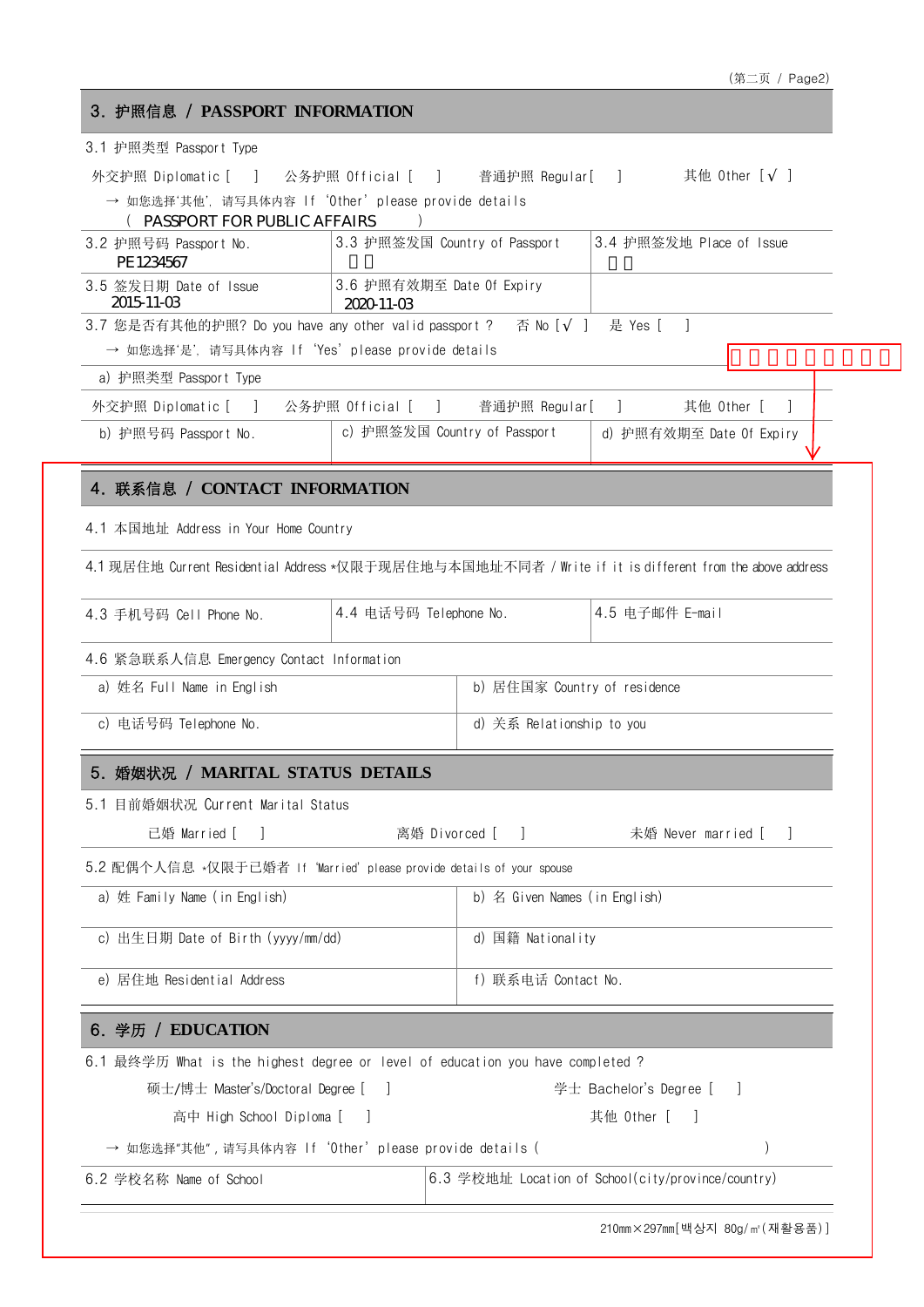| 7.1 职业 What are your current personal circumstances ?                                                  |                                                                                                             |                                                                                                                 |
|--------------------------------------------------------------------------------------------------------|-------------------------------------------------------------------------------------------------------------|-----------------------------------------------------------------------------------------------------------------|
|                                                                                                        | 企业家 Entrepreneur [ ]         个体经营 Self-Employed [ ]                                                         | 工作者 Employed [  ]                                                                                               |
| 公务员 Civil Servant [ ]                                                                                  | 学生 Student [<br>$\sim$                                                                                      | 退休者 Retired [                                                                                                   |
| 无职 Unemployed [ ]                                                                                      | 其他 Other [                                                                                                  |                                                                                                                 |
| → 如您选择"其他",请写具体内容 If'Other'please provide details (                                                    |                                                                                                             |                                                                                                                 |
| 7.2. 职业详细信息 Employment Details                                                                         |                                                                                                             |                                                                                                                 |
| a) 单位/机构/学校 (名称) Name of Company/Institute/School                                                      |                                                                                                             | b) 职位/课程 Your Position/Course                                                                                   |
| c) 单位/机构/学校 (地址) Address of Company/Institute/School<br>37                                             |                                                                                                             | d) 电话号码 Telephone No.<br>86-010-0000000                                                                         |
| 8. 邀请人信息 / DETAILS OF SPONSOR                                                                          |                                                                                                             |                                                                                                                 |
| 8.1 邀请人/邀请单位 Do you have anyone sponsoring you for the visa?                                           |                                                                                                             |                                                                                                                 |
| 无Noll                                                                                                  | 有 Yes [ ] → 如您选择"有", 请写具体内容 If 'Yes' please provide details                                                 |                                                                                                                 |
| a) 邀请人/邀请单位 (名称) Name of your visa sponsor (Korean, foreign resident in Korea, company, or institute)  |                                                                                                             |                                                                                                                 |
| b) 出生日期/营业执照号码 Date of Birth/Business Registration No.                                                 |                                                                                                             | c) 关系 Relationship to you                                                                                       |
| d) 地址 Address                                                                                          |                                                                                                             | e) 电话号码 Phone No.                                                                                               |
| 9. 访问信息 / DETAILS OF VISIT                                                                             |                                                                                                             |                                                                                                                 |
| 9.1 访韩目的 Purpose of Visit to Korea                                                                     |                                                                                                             |                                                                                                                 |
| 观光/通过 Tourism/Transit [  ]  参加会议/Meeting, Conference [  ]  医疗观光 Medical Tourism [  ]                   |                                                                                                             |                                                                                                                 |
|                                                                                                        |                                                                                                             |                                                                                                                 |
| 短期商务 Business Trip [ ]     留学/研修 Study/Training [ ]                                                    |                                                                                                             | 就业 Work [<br>$\overline{\phantom{a}}$                                                                           |
| 贸易/投资/驻在 Trade/Investment/Intra<br>-Corporate Transferee [<br>n di se                                  | 探亲 Visiting                                                                                                 | 结婚移民 Marriage Migrant [                                                                                         |
| 外交/公务 Diplomatic/Official [<br>$\mathcal{L}$                                                           | 其他 0ther [                                                                                                  |                                                                                                                 |
|                                                                                                        |                                                                                                             |                                                                                                                 |
| → 如您选择"其他",请写具体内容 If 'Other' please provide detarts (                                                  |                                                                                                             |                                                                                                                 |
| 9.2 预定停留时间 Intended Period of Stay                                                                     | 9.3 访韩预定日                                                                                                   | Intended Date of Entry                                                                                          |
| 5<br>9.4 韩国联系地址(包括酒店) Address in Korea(including hotels)                                               | 2015-12-25                                                                                                  | 9.5 韩国联系电话 Contact No. in Korea                                                                                 |
| 9.6 最近5年内是否访问过韩国 Have you travelled to Korea in the last 5 years ?<br>否 No [ ]<br>是 Yes [<br>)次 times, | ] → 如您选择"是",请写具体内容 If 'Yes'please provide details of any trips to Korea<br>最近访韩目的 Purpose of Recent Visit ( |                                                                                                                 |
|                                                                                                        |                                                                                                             | 9.7 最近5年内是否访问过其他国家 (韩国除外) Have you travelled outside your country of residence, excluding to Korea, in the last |
| 5 years ?<br>否 No [<br>是 Yes [                                                                         |                                                                                                             |                                                                                                                 |
| 国家 Name of Country (in English)                                                                        | → 如您选择"是",请写具体内容 If 'Yes' please provide details of these trips<br>访问目的 Purpose of Visit                    | 停留期间 Period of Stay<br>$(yyyy/mm/dd)$ $(yyyy/mm/dd)$                                                            |
|                                                                                                        |                                                                                                             |                                                                                                                 |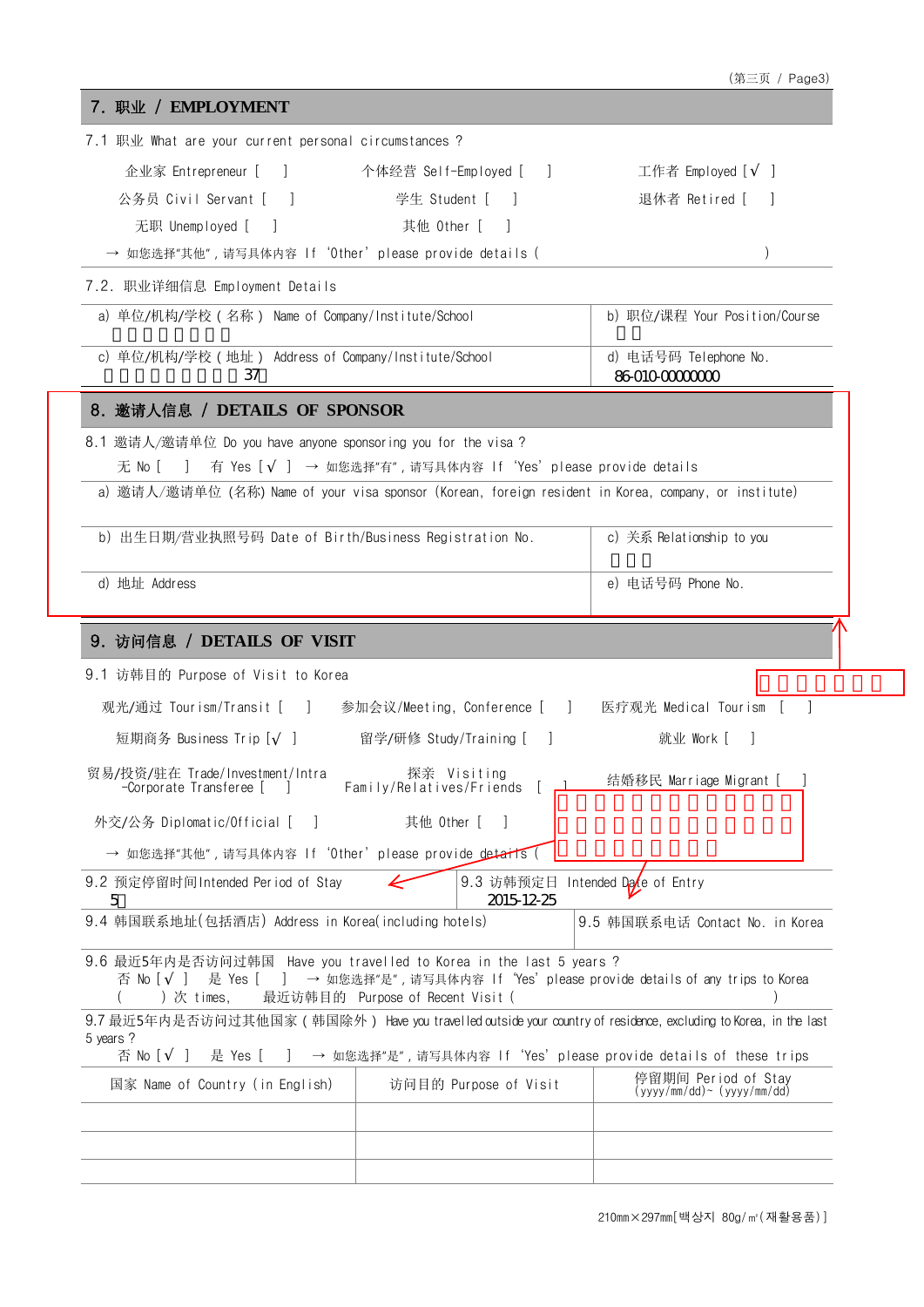9.8. 同行家属 Are you travelling to Korea with any family member ? 无 No [ ] 有 Yes [ ] → 如您选择"有", 请写具体内容 If Yes' please provide details of the family members you are travelling with

| 姓名 Full name in English | 出生日期 Date of Birth<br>(yyyy/mm/dd) | 国籍<br>Nationality | 关系 Relationship to you |
|-------------------------|------------------------------------|-------------------|------------------------|
|                         |                                    |                   |                        |
|                         |                                    |                   |                        |
|                         |                                    |                   |                        |
|                         |                                    |                   |                        |
|                         |                                    |                   |                        |

\* 注:家属范围-配偶, 子女, 父母, 兄弟姐妹

Note: Definition of a Family Member - your spouse, father, mother, children, brothers and sisters

### 10. 访问经费 / **FUNDING DETAILS**

10.1 访问经费(以美元为准) Estimated travel costs(in US dollars)

10.2 访韩费用支付者 Who will pay for your travel-related expenses ? (any person including yourself and/or institute)

| a) 姓名/单位名称 Name of Person/Company(Institute) | b) 关系 Relationship to you            |
|----------------------------------------------|--------------------------------------|
| c) 支援内容 Type of Support                      | d) 联系电话 Contact No.<br>86010-8230000 |

#### 11. 填写申请表时是否接受过帮助 / **ASSISTANCE WITH THIS FORM**

11.1 您在填写申请表时是否接受过别人的帮助?Did you receive assistance in completing this form? 否[ ] No 是 Yes [ ] → 如您选择"是",请写具体内容 If'Yes'please provide details of the person who assisted you

| 姓名 Full Name | 出生日期 Date of Birth<br>(yyyy/mm/dd) | 联系电话 Telephone No. | 关系<br>Relationship to you |  |
|--------------|------------------------------------|--------------------|---------------------------|--|
|              |                                    |                    |                           |  |

## 12. 誓约 / **DECLARATION**

 $H/I/L$ 

\* 签证发给认定书持有者也须填写

Those who possess confirmation of visa issuance must only complete section 1,2, and 12 of this form

根据本人所知所信,我声明以上所有陈述均真实、准确、完整。我将遵守大韩民国的出入境管理法律法规。

I declare that the statements made in this application are true and correct to the best of my knowledge and belief, and that I will comply with the Immigration Act of the Republic of Korea.

申请日期 (年. 月. 日) DATE OF APPLICATION (yyyy/mm/dd)

2015 / 11 / 13 /

申请人(签名 )SIGNATURE OF APPLICANT

| 未满十七岁由父母或法定监护人签字                                                           |  |  |  |
|----------------------------------------------------------------------------|--|--|--|
| Signature of Parent or Legal Guardian's for a person under 17 years of age |  |  |  |

| PD 1+<br><b>ATTACHMENT</b> |  |  | │ 1. 「출입국관리법 시행규칙」 제76조제1항 관련 [별표 5] 시증발급신청 등 첨부서류 |  |
|----------------------------|--|--|----------------------------------------------------|--|
|----------------------------|--|--|----------------------------------------------------|--|